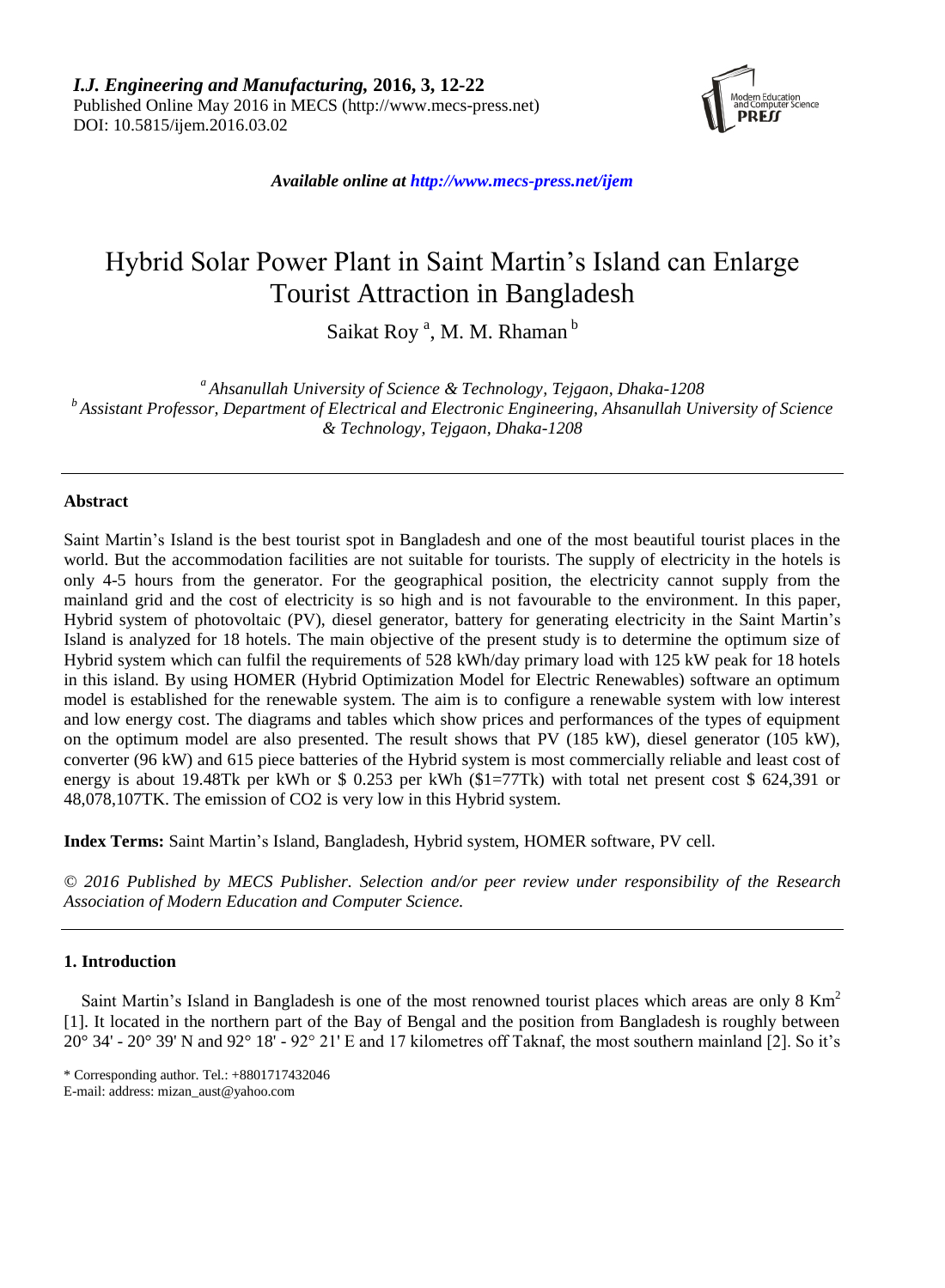actually quite impossible to provide electricity from the mainland grid. 359MW electric energy needed every year in this island. PDB installed 30-kW diesel generator, but it is not operating. In hotels they use the diesel generator to meet their electricity demand but only for 4-5 hours [3], [4]. The main occupation of the people is fishing. Besides algae collection, tourism services etc are the common profession of the people. People most commonly use kerosene and coconut palm to meet their daily energy demands. In this undeveloped area, small amounts of electricity can free large amounts of human time and labour also contributes to their financial needs. Tourism today has grown significantly in both economic and social importance. The tourism industry includes hotels, motels, food services, transportations and other leisure facilities. Since many of these businesses are served by local residents. At present days because of no reliable and constant electricity supplies, the hotels fail to create comfortable and inviting environments for the tourists. Though Saint Martin's Island is a beautiful tourist spot but it fails to attract the domestic as well as international tourists because the lack of luxury accommodation place. Our proposed Hybrid system of renewable energy can develop the current situation and offer a better accommodation and leisure place for the tourists, also enhance the tourists' attraction.

Energy demands are increasing day by day. The price and consumption of fossil fuels are also increased. According to this prospect, solar energy becomes an important source of renewable energy for Bangladesh. Recently power system faces three serious problems because of the severe energy crisis, limitation of current power systems and reliability issues. On the other hand Hybrid system has an abundance of solar energy, can supply constant power to meet the demand and also less reliability issue. For remote areas like Saint Martin, the long-distance electricity transmission, the fossil fuel transportation is complicated and costly. But Hybrid system can comprise an efficient, low-cost and environment-friendly power supply.

Normally, for using renewable energy a Hybrid system designs with one or more renewable energy sources instead of power generators for generating the electrical power. The generators may use as a backup system but large portions of power are generated by the renewable energy sources. In the proposed model the Hybrid system consists of the diesel generator, PV and batteries. The primary load is 528 kWh/day where the peak is 125 kW. The HOMER software is used for designing which is the renewable energy-based system optimization tool developed by the US National Renewable Energy Laboratory (NREL), was used for the design of electric power systems and applications [5].Here the inputs detail like prices, electrical load, solar radiation data, component technical details etc. are given for the parameters. The total cost- revenue (NPC) and the cost of electricity (COE) should be measured before the installation. The software designs an optimal configuration to serve the desired electric loads. To design the optimum system HOMER performs thousands of simulations. But the system cannot calculate the load for less than 1 hour [6]. So, the proposed design analyzes all the data for exact 1 hour. Economic analysis is essential before installing a Hybrid system to generate power. HOMER makes this economic analysis and ranks the systems according to their net present cost (NPC).

#### **2. Load Data Analysis**

A typical load system in table 1 [7], [8], [9], [10] for the single room of a hotel in Saint Martin's Island has been considered for the analysis. The input of Monthly average hourly load demand in Bangladesh perspective has been given in HOMER software and it generates daily and monthly load profile for a year which is showing in figure 1. It has been found that for this system eighteen hotels power consumption 528 kWh/day with a peak demand of 125 kW.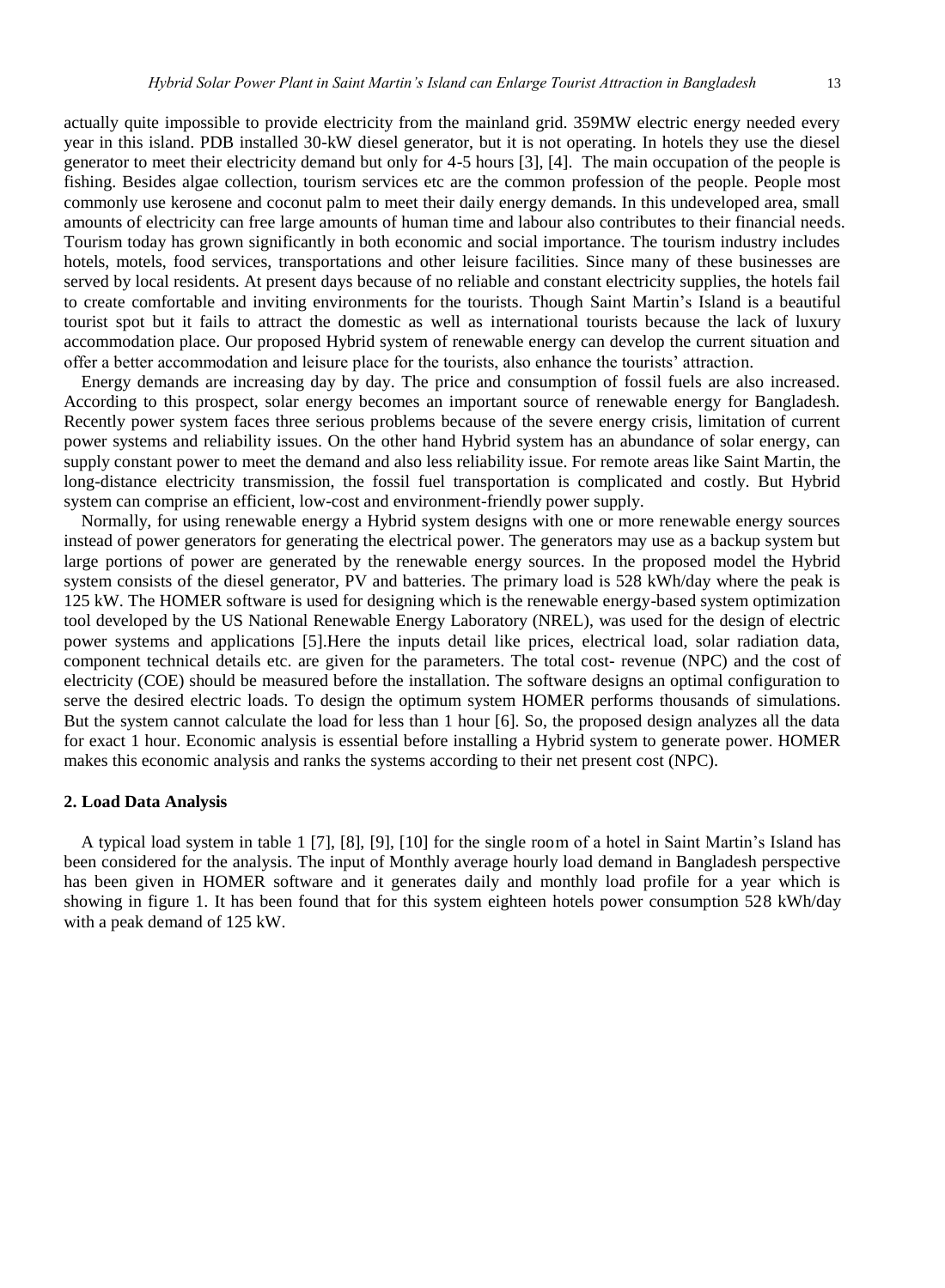Table 1. Appliances for Single Room

| Appliances                                                                 | Quantity | Capacity (W) | Maximum work<br>hour/day |
|----------------------------------------------------------------------------|----------|--------------|--------------------------|
| Florescence Light (bathroom)                                               |          |              | 1-2                      |
| Florescence Light (corridor)                                               |          | 10           | $6 - 8$                  |
| Florescence Light (bedroom)                                                |          | 15           | $6 - 8$                  |
| Fan(bedroom)                                                               |          | 40           | $7-10$                   |
| Point for charging                                                         |          | 3            | $3-4$                    |
| TV (14 inch) Model: Daewoo only for<br>luxurious and standard hotel's room |          | 39           | $4 - 7$                  |
| AC (Mitsubishi) Model:SRK63ZMA-S only<br>for luxurious hotel's room        |          | 1760         | $5-6$                    |

From the table 1,

For a single room (luxurious hotel) power consumption  $= 9.4$  kWh/day

For a single room (standard hotel) power consumption =  $0.6$  kWh/day

For a single room (economy hotel) power consumption  $= 0.4$  kWh/ day

In Saint Martin's island, there are 3 luxurious hotels, 5 standard hotels, 10 economy hotels and 15 rooms in each hotel.

Now, 18 hotels the total power consumption 528 kWh/day with peak demand 125 kW.



Fig.1. Load Profile for Eighteen Hotels

In the Saint Martin's Island people usually go within November to March, some people go to April but not much as these months. Those months are called the tourist season and the others are called off season for tourist. In the month, June and July climate is not suitable for the tourist because the cyclone, tornado, hurricane etc. happening in those months. So, an imaginary load profile is shown in the above figure 1. The hourly load profiles are not available, that's why load data were analyzed by identifying typical daily load profiles and then adding daily 10% and hourly 15% noise.

## **3. Solar Energy Resources**

The Saint Martin's island is located in  $20^{\circ}$  37' north and  $92^{\circ}$  19' east. This latitude specifies the location on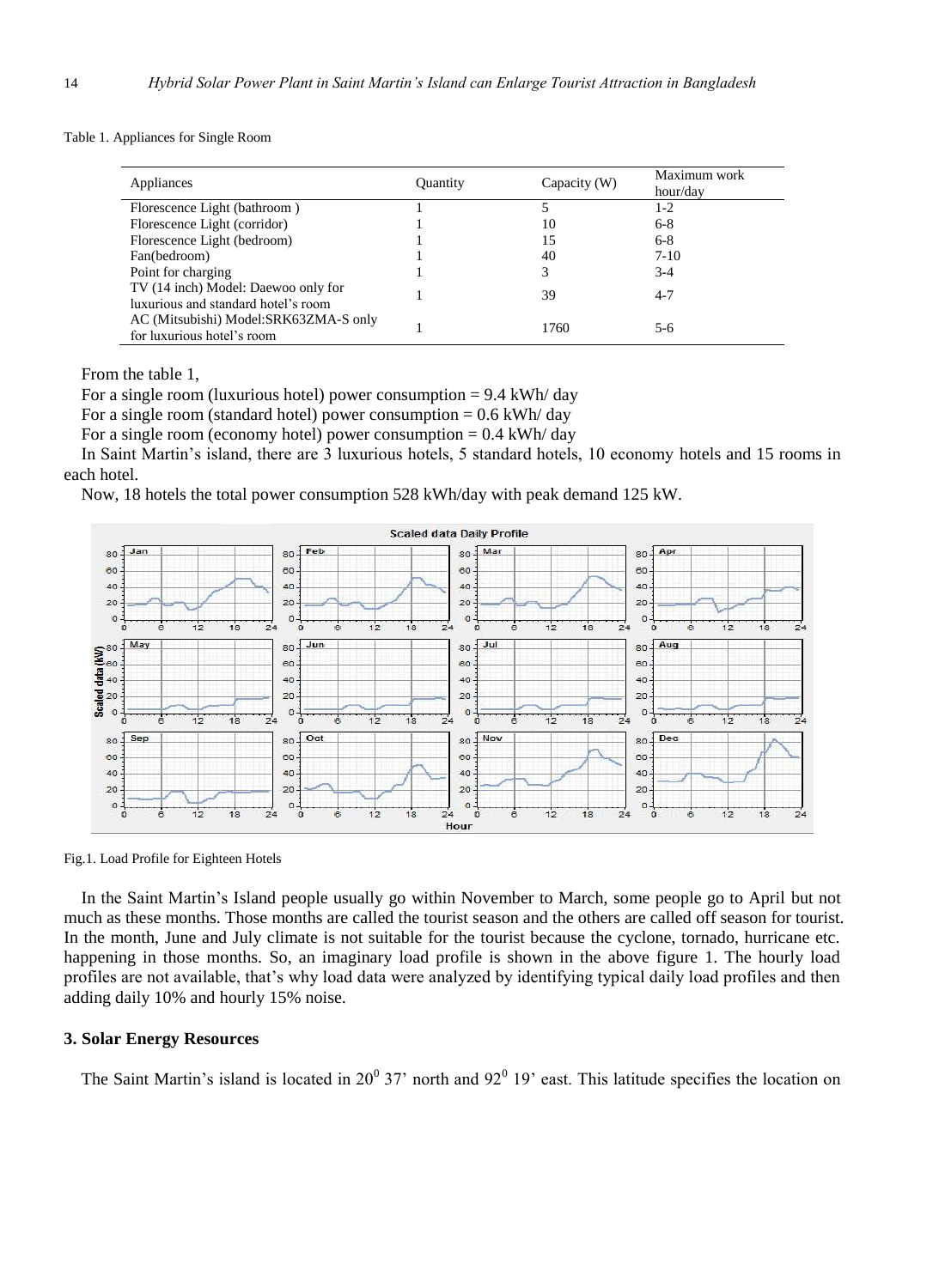the Earth's surface. It is an important variable in solar calculations because HOMER uses this data for calculating radiation values from clearness indices, and vice versa. The average data of daily radiation were given as input [11].HOMER calculates clearance index automatically from the daily radiation values which are shown in table 2. When the values were given as an input HOMER builds a set of 8760 hourly solar radiation value. HOMER creates the synthesized values using Graham Algorithm [12]. Figure 2 shows that the solar radiation of a year. The average annual clearness index is 0.515 and the average daily radiation is to  $4.838$ kWh/m<sup>2</sup>/d.

| Month     | Clearness Index | Daily radiation (NASA) (kWh/m <sup>2</sup> /d) |
|-----------|-----------------|------------------------------------------------|
| January   | 0654            | 4.840                                          |
| February  | 0.650           | 5.460                                          |
| March     | 0.668           | 6.410                                          |
| April     | 0.616           | 6.480                                          |
| May       | 0.545           | 5.960                                          |
| June      | 0.329           | 3.600                                          |
| July      | 0.331           | 3.620                                          |
| August    | 0.348           | 3.690                                          |
| September | 0.440           | 4.340                                          |
| October   | 0.541           | 4.720                                          |
| November  | 0.582           | 4.420                                          |
| December  | 0.643           | 4.540                                          |
| Average   | 0.515           | 4.838                                          |

Table 2. Monthly Solar Radiation Data



Fig.2. Global Horizontal Radiation

# **4. Model and Components of Proposed Hybrid System**

The main reason for choosing the Hybrid system is it save the fuel up to 50 % and it is lower atmospheric contamination. It will save the maintenance cost and also silent system. The optimized model is shown in figure 3 where the simulated peak demand of primary load is 125 kW and total energy consumption is 528 kWh/day.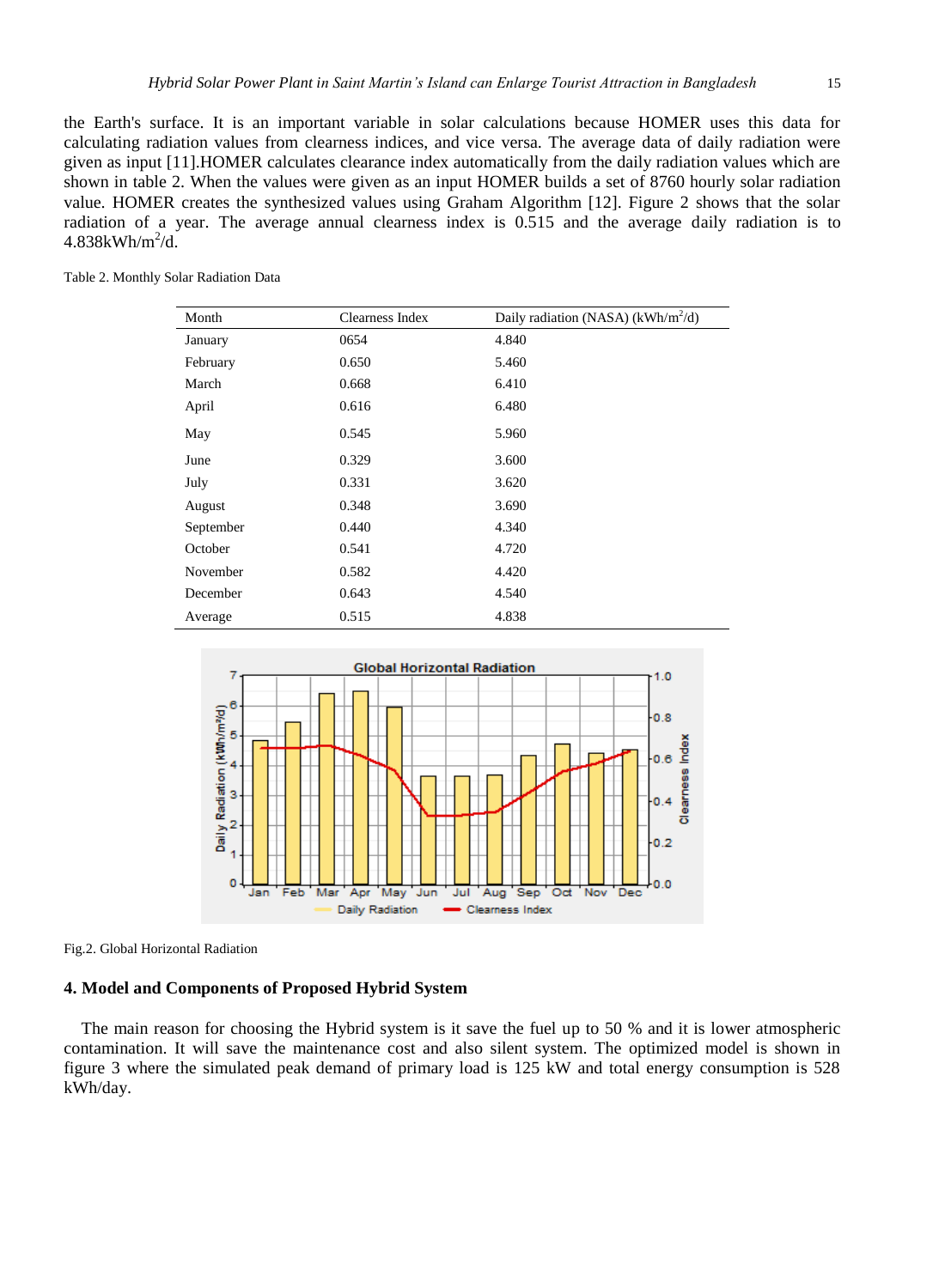

Fig.3.Complete Model of Hybrid System

Considering our model we have designed our Hybrid system with the power source of solar radiation and diesel. Hence, the components of our systems are Photovoltaic array, Diesel generator, Storage device and Converter.

In the Hybrid system, the generator was used as a backup power. If the system was not running by the PV for the reason of fog or rain the diesel generator generated the power. More batteries were used for storing the excess electricity which was generated by PV and generator to fulfil the extra operating demand of appliances. The project lifetime is 25 years and the annual interest 6% taken from the bank as helping money in the capital cost. The specification of the types of equipment which are used in the proposed Hybrid model is given below:

## *4.1. Photovoltaic array*

Size: 185 kW Output current: DC Lifetime: 20 years Derating factor: 90% Tracking system: no tracking Capital: 1,169 \$/kW or 90,000 Tk/kW [13] Replacement: 1,039 \$/kW or 80,000 Tk/kW [13]

# *4.2. Diesel generator*

Size: 105 kW Lifetime (operating hours): 15,000 Minimum load ratio: 10% Fuel consumption: 12,499 Litre/year Specific fuel consumption: 0.333 Litre/kWh Fuel price: 0.88 \$/Litre or 68 Tk/Litre [14] Capital: 130 \$/kW or 10,000 Tk/kW [5] Replacement: 104 \$/kW or 8,000 Tk/kW [5] O&M: 0.25 \$/hour or 20 Tk/hour [5]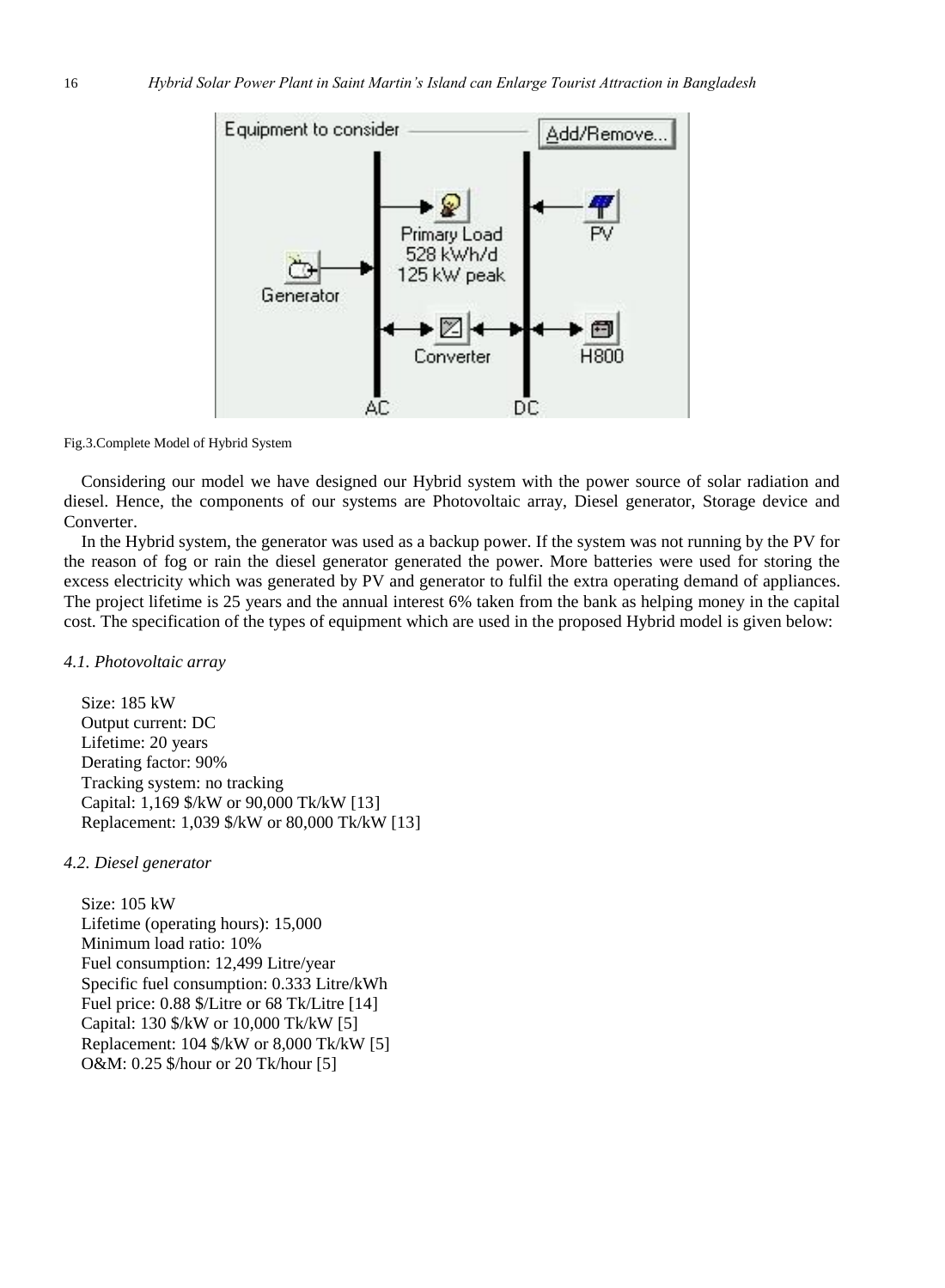#### *4.3. Storage Device*

Battery type: Hoppecke 8 0PzS 800 Nominal specs: 2V, 800 Ah, 1.6 kWh Quantity: 615 Lifetime throughput: 2,742 kWh Batteries per string: 1 (2V bus) Dispatch strategy: Cycle charging Capital per piece: \$91 or 7,000 Tk [5] Replacement per piece: \$78 or 6,000 Tk [5] O&M per piece: 0.10 \$/year or 7.7 Tk/year

## *4.4. Converter*

Size: 96 kW Inverter inputs, Lifetime (years): 15 Efficiency: 90% Rectifier inputs, Capacity related to inverter: 95 % Efficiency: 85% Capital: 194 \$/kW or 14,933 Tk/kW [5] Replacement: 130 \$/kW or 10,000 Tk/kW [5]

#### **5. Simulation Result and Discussion**

The Hybrid system was designed in HOMER software by setting all the parameters in a different scheme. It was found that 185 kW PV, 105kW generator, 615 piece batteries and 96 kW converter was the most cost efficient from the others where the COE is \$0.253 or 19.48 Tk. The production of electricity is individually shown in table 3 where the PV generated 89% comparatively to the diesel generator was only 11%.

| Production | kWh/yr  | Percentage |
|------------|---------|------------|
| PV array   | 314,921 | 89         |
| Generator  | 37,495  | 11         |
| Total      | 352,416 | 100        |

Table 3. Electrical Power Generated by the System

The PV produced more electricity than the others in the system, that's why it was considered the base energy source for the system. The excess electricity 116,036 kWh/yr was used to fulfil extra demands of the electrical appliances, decoration and security purpose of hotels. In figure 4, an average electricity production was shown where consumption of AC primary load was 192,699kWh/yr.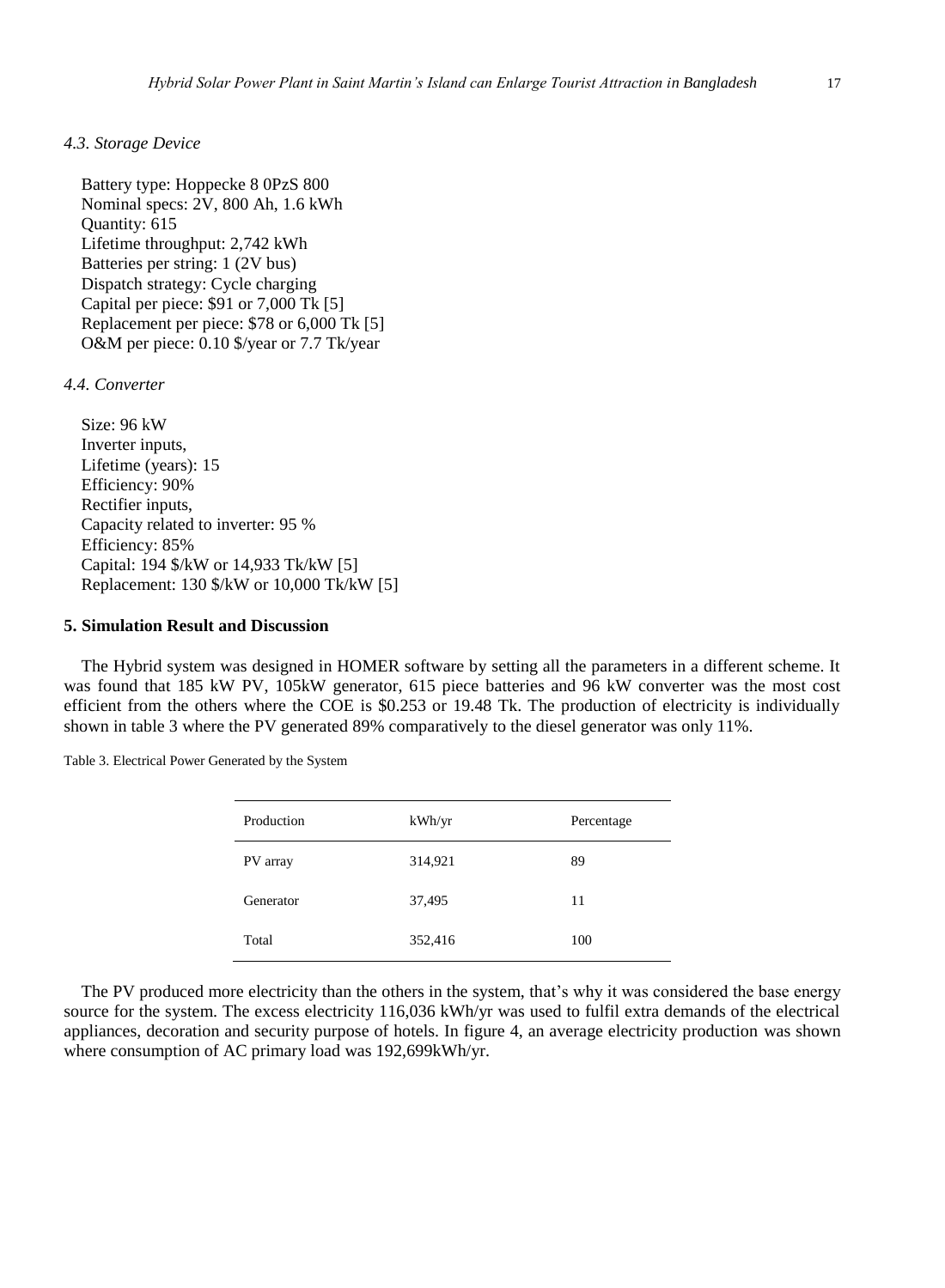

Fig.4. Monthly Average Electric Production of the Hybrid System

The solar PV delivered the maximum power in the Hybrid system. Simulation result of solar PV which is shown in table 4 has been calculated by different values of solar radiation. It is shown the minimum output is 0 kW when the panel is not getting enough solar isolation to produce the electricity.

Table 4. PV Result Obtaining from Simulation

| Capacity           | Value   | Units         |
|--------------------|---------|---------------|
| Rated capacity     | 185.0   | kW            |
| Mean output        | 36      | kW            |
| Mean output        | 863     | kWh/d         |
| Capacity factor    | 19.4    | $\frac{0}{0}$ |
| Total production   | 314,921 | kWh/yr        |
| Minimum output     | 0.0     | kW            |
| Maximum output     | 205     | kW            |
| PV penetration     | 163     | $\frac{0}{0}$ |
| Hours of operation | 4,363   | hr/yr         |
| Levelized cost     | 0.0603  | \$/kWh        |

The batteries are used for storing the generating power which is generated by PV and generator. In figure 5 the simulation results of batteries are shown which capacity was 800 Ah per piece.

| Quantity            | Value | Quantity                | Value         | Units        |
|---------------------|-------|-------------------------|---------------|--------------|
| i String sizel      |       | Nominal capacity        |               | 984 kWh      |
| Strings in parallel | 615   | Usable nominal capacity |               | 689 kWh      |
| <b>Batteries</b>    | 615   | Autonomy                | $31.3 \; h$ r |              |
| Bus voltage [V]     |       | Lifetime throughput     | 1,686,330 kWh |              |
|                     |       | Battery wear cost       | 0.031         | \$/kWh       |
|                     |       | Average energy cost     |               | 0.015 \$/kWh |

#### Fig.5. Simulation Results of Batteries

The generator is only run when the battery bank fails to supply the demand of electricity. A diesel generator participating in a model with capacity 105 kW and the mean output power 101 kW. The different simulation results obtained for diesel generator system is given below in figure 6 and figure 7 is shown for converter simulation result.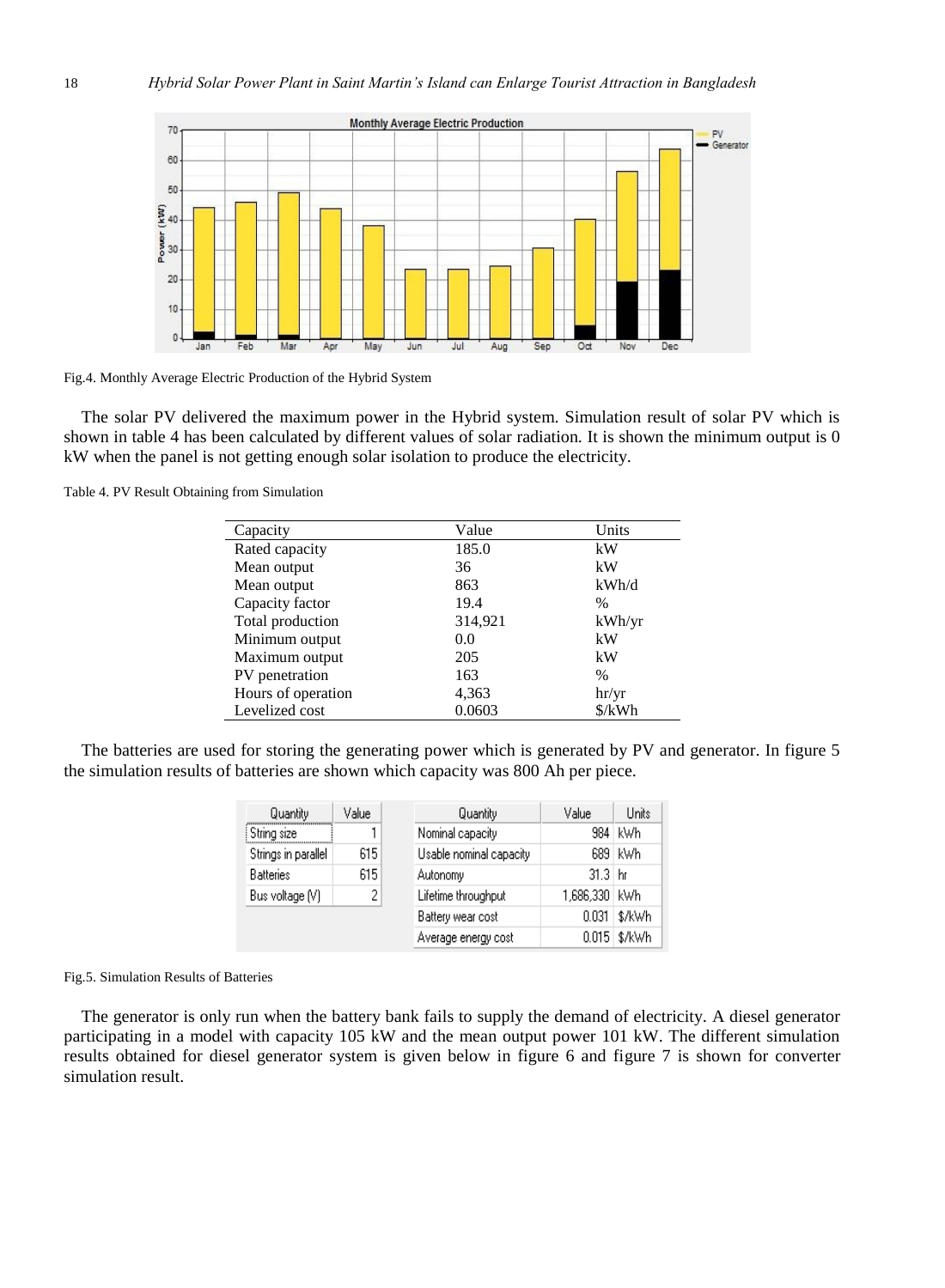| Cost Summary   Cash Flow |                   | Electrical PV | Gen |                        | Battery   Converter | Emissions | Time Series   |                            |             |                |
|--------------------------|-------------------|---------------|-----|------------------------|---------------------|-----------|---------------|----------------------------|-------------|----------------|
| Quantity                 | Value             | <b>Units</b>  |     | Quantity               |                     | Value     | <b>Units</b>  | Quantity                   | Value       | Units          |
| Hours of operation       |                   | 372 hr/yr     |     | Electrical production  |                     |           | 37,495 kWh/yr | Fuel consumption           | 12,499 L/yr |                |
| Number of starts         |                   | 64 starts/yr  |     | Mean electrical output |                     | 101       | kW.           | Specific fuel consumption  |             | 0.333 L/kWh    |
| Operational life         | $40.3 \text{ yr}$ |               |     | Min. electrical output |                     | 22.2 kW   |               | Fuel energy input          |             | 122,986 kWh/yr |
| Capacity factor          | 4.08 $\%$         |               |     | Max, electrical output |                     |           | 105 kW        | Mean electrical efficiency | 30.5%       |                |
| Fixed generation cost    |                   | 34.4 \$/hr    |     |                        |                     |           |               |                            |             |                |
| Marginal generation cost |                   | 0.220 \$/kWh  |     |                        |                     |           |               |                            |             |                |

### Fig.6. Simulation Result for Diesel Generator

| Quantity        | Inverter | Rectifier  | <b>Units</b> | Quantity           | Inverter | Rectifier | Units         |
|-----------------|----------|------------|--------------|--------------------|----------|-----------|---------------|
| Capacity        | 96.0     | 91.2 kW    |              | Hours of operation | 8,388    |           | 355 hrs/yr    |
| Mean output     | 20.3     |            | 2.2 KW       | Energy in          | 197.279  |           | 22,347 kWh/yr |
| Minimum output  | 0.0      |            | $0.0$ kW     | Energy out         | 177,551  |           | 18.995 kWh/vr |
| Maximum output  | 86.5     | 80.6 KW    |              | Losses             | 19,728   |           | 3,352 kWh/yr  |
| Capacity factor | 21.1     | $2.4 \; z$ |              |                    |          |           |               |

#### Fig.7. Simulated Result for Converter

| Sensitivity Results                                    |     |            | Optimization Results |              |               |                          |                         |                     |                |               |               |              |
|--------------------------------------------------------|-----|------------|----------------------|--------------|---------------|--------------------------|-------------------------|---------------------|----------------|---------------|---------------|--------------|
| Sensitivity variables                                  |     |            |                      |              |               |                          |                         |                     |                |               |               |              |
| Global Solar (kWh/m2/d) 4.84                           |     |            |                      | $\mathbf{r}$ |               | Diesel Price (\$/L) 0.88 | ∼∣                      |                     |                |               |               |              |
|                                                        |     |            |                      |              |               |                          |                         |                     |                |               |               |              |
| Double click on a system below for simulation results. |     |            |                      |              |               |                          |                         |                     |                |               |               |              |
| ⚠<br>Ŧ                                                 | aoz | PV<br>(kW) | Gen<br>(kW)          | <b>H800</b>  | Conv.<br>(kW) | Initial<br>Capital       | Operating<br>Cost(S/yr) | Total<br><b>NPC</b> | COE<br>(S/kWh) | Ren.<br>Frac. | Diesel<br>(L) | Gen<br>(hrs) |
| 平心自习                                                   |     | 185        | 105                  | 615          | 96            | \$303,889                | 25,072                  | \$624,391           | 0.253          | 0.81          | 12,499        | 372          |
| 平心回忆                                                   |     | 195        | 105                  | 615          | 96            | \$315.579                | 24.322                  | \$626.492           | 0.254          | 0.81          | 11.941        | 358          |
| 平心印区                                                   |     | 185        | 105                  | 600          | 96            | \$302,539                | 25,693                  | \$630,983           | 0.256          | 0.80          | 12,809        | 383          |
| 平心回忆                                                   |     | 175        | 105                  | 615          | 96            | \$292,199                | 26,609                  | \$632,356           | 0.257          | 0.79          | 13,443        | 403          |
| 平心画区                                                   |     | 195        | 105                  | 600          | 96            | \$314,229                | 24.914                  | \$632,714           | 0.257          | 0.81          | 12.264        | 368          |
| 平台图图                                                   |     | 175        | 105                  | 600          | 96            | \$290,849                | 26,763                  | \$632,973           | 0.257          | 0.79          | 13,568        | 403          |
| 平心画区                                                   |     | 175        | 130                  | 615          | 96            | \$295.449                | 26.646                  | \$636.076           | 0.258          | 0.79          | 13,468        | 326          |
| 平心国区                                                   |     | 185        | 130                  | 615          | 96            | \$307.139                | 25.925                  | \$638.553           | 0.259          | 0.80          | 12.935        | 315          |
| 平心回忆                                                   |     | 195        | 130                  | 615          | 96            | \$318,829                | 25,057                  | \$639,139           | 0.259          | 0.81          | 12,336        | 301          |
| 平心回忆                                                   |     | 175        | 130                  | 600          | 96            | \$294.099                | 27,144                  | \$641.092           | 0.260          | 0.79          | 13,727        | 333          |
| 平心细区                                                   |     | 185        | 130                  | 600          | 96            | \$305.789                | 26.362                  | \$642.779           | 0.261          | 0.80          | 13,191        | 320          |
| 平心回忆                                                   |     | 195        | 130                  | 600          | 96            | \$317,479                | 25,452                  | \$642,835           | 0.261          | 0.81          | 12,551        | 306          |
| 平心画区                                                   |     | 185        | 105                  | 615          | 120           | \$308.545                | 27,680                  | \$662,390           | 0.269          | 0.79          | 13,836        | 418          |
| 平心白区                                                   |     | 144        | 105                  | 615          | 96            | \$255,960                | 31.977                  | \$664,738           | 0.270          | 0.74          | 16,930        | 503          |
| 平心细区                                                   |     | 175        | 105                  | 615          | 120           | \$296,855                | 28,871                  | \$665,923           | 0.270          | 0.77          | 14,599        | 442          |
| 平心鱼区                                                   |     | 144        | 105                  | 600          | 96            | \$254.610                | 32.308                  | \$667.617           | 0.271          | 0.73          | 17,138        | 507          |
| 平心白区                                                   |     | 195        | 105                  | 615          | 120           | \$320.235                | 27.194                  | \$667.864           | 0.271          | 0.79          | 13,388        | 410          |
| 平心鱼区                                                   |     | 185        | 105                  | 615          | 140           | \$312,425                | 27,806                  | \$667.882           | 0.271          | 0.79          | 13,871        | 419          |
| 平心回风                                                   |     | 175        | 105                  | 600          | 120           | \$295.505                | 29.221                  | \$669.050           | 0.272          | 0.77          | 14,846        | 446          |
| 平心回忆                                                   |     | 175        | 105                  | 615          | 140           | \$300.735                | 28,940                  | \$670,688           | 0.272          | 0.77          | 14,599        | 442          |
| $\bullet$                                              | 的鱼区 | 195        | 105                  | 615          | 140           | \$324,115                | 27,215                  | \$672,013           | 0.273          | 0.79          | 13,366        | 409          |
| 平心白区                                                   |     | 185        | 105                  | 600          | 120           | \$307.195                | 28.548                  | \$672.140           | 0.273          | 0.78          | 14,302        | 434          |
| $P$ of $\boxtimes$                                     |     | 195        | 105                  | 600          | 120           | \$318,885                | 27,674                  | \$672,648           | 0.273          | 0.79          | 13,689        | 417          |

Fig.8. Optimization Result for the Hybrid System

# **6. Cost Analysis and Payback Calculation**

The cost summary of our system is shown in figure 9 and all the equipment vital costs are shown in table 5.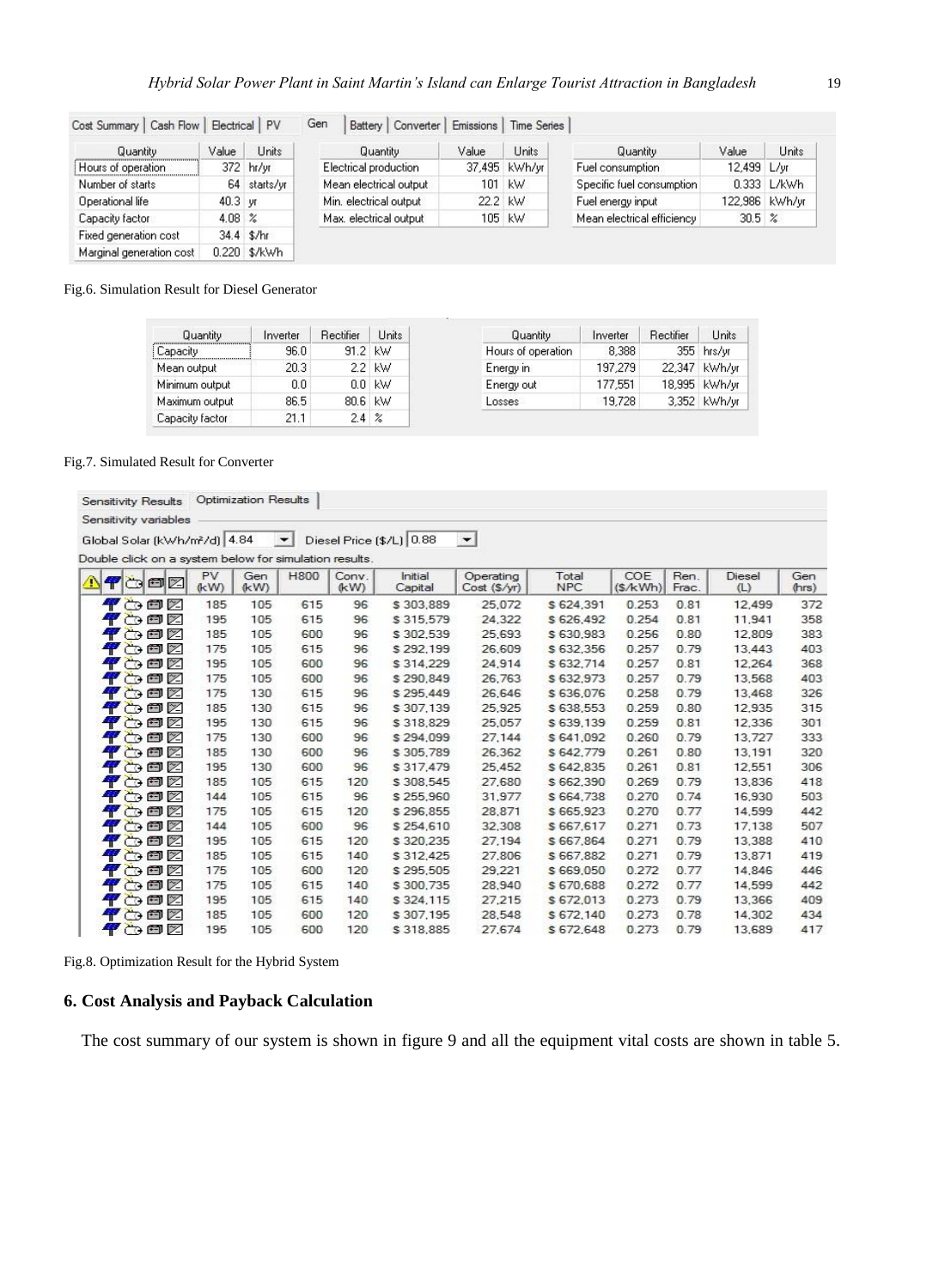



Table 5. Cost Required for Equipments

| Component           | $Capital(\$)$ | $Replacement(\$)$ | O&M(S)  | Fuel(S) | $Salvage(\text{S})$ | $Total(\$))$ |
|---------------------|---------------|-------------------|---------|---------|---------------------|--------------|
| PV                  | 216.265       | 59,934            |         |         | $-33.589$           | 242,609      |
| Generator           | 13,650        | 0                 | 124.830 | 140,600 | $-967$              | 278,113      |
| Hoppecke 8 OPzs 800 | 55,350        | 35,233            | 786     |         | $-10,562$           | 80,807       |
| Converter           | 18.624        | 5.207             |         |         | $-969$              | 22,862       |
| System              | 303.889       | 100,374           | 125.616 | 140,600 | $-46,087$           | 624.391      |

Payback considers the initial investment costs and the resulting annual cash flow. The payback period is usually calculated by the amount of time (usually measured in years) to recover the initial investment. The payback method doesn't account for savings that may continue from a project after the initial investment is paid back from the profits of the project, but this method is helpful for a "first-cut" analysis of a project [15]. Here we have to consider 19.48 taka or \$0.253 per kW hour.

Considering  $1kWh = 19.48Tk$  or \$0.253

Capital cost of the Hybrid system  $= $303,889$ 

The capital money will be lent with 6% interest.

So the total capital cost with  $6\%$  interest = \$322,123

Annual income = \$48,753 [As annual consumption of electricity = 192,699kWh]

So, payback period= \$48,753  $$322,123 = 6.60 \text{ years} \approx 7 \text{ years}$  [13], [15].

## **7. Conclusions**

The Hybrid system has been designed keeping in tourist. As Saint Martin is a popular tourist spot in Bangladesh so most of the tourist come here from around the world. This Hybrid Model will help them for their better accommodation places. In the proposed Hybrid system doesn't hamper the beautiful environment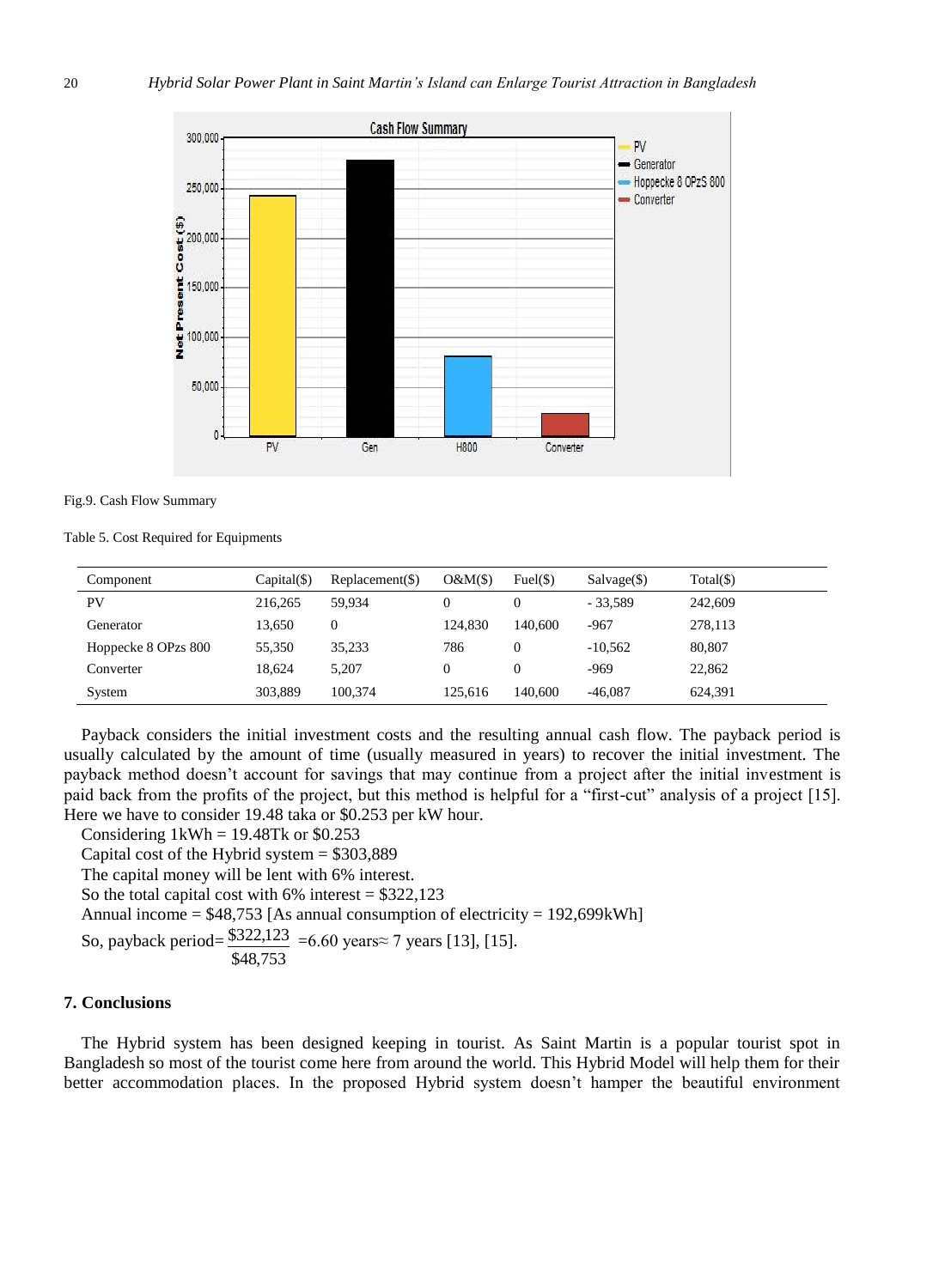because the system generated electricity from a solar resource that's why it produced low  $CO<sub>2</sub>$ . This study indicates that for a selected location having annual average global solar radiation (4.838kWh/m<sup>2</sup>/d), PV (185 kW), diesel generator (105 kW), converter (96 kW) and 615 piece batteries of the Hybrid system is most economically feasible system for 18 hotels, the total power consumption 528 kWh/day with peak demand 125 kW. It was found from the simulation of the Hybrid system that the cost of electricity (COE) is only \$0.253 or 19.48 Tk with its lifetime 25 years, also has lowest NPC \$624,391 and the investment will be back for approximately 7 years. Due to the high cost of fossil fuel, only diesel generator based power system is not economically suitable and this system would increase the emission of GHG. The operating hours for diesel generator is only 372, so our proposed Hybrid system is more fuel efficient and more environment-friendly in comparison with only diesel generator based power system.

#### **References**

- [1] Last day of access (December 28, 2015), [Online] [http://www.parjatan.gov.bd/st\\_martin.php?category=78.](http://www.parjatan.gov.bd/st_martin.php?category=78)
- [2] M. Shamim Kaiser, S K Khadem, H R Ghosh, S Kaiser, S K Aditya ,*Energy Efficient System for St Martin's Island of Bangladesh*, Renewable Energy Research Centre, University of Dhaka, Dhaka-1000,Bangladesh, 1p.
- [3] *Electricity demand survey report at the St. Martin's Island*, SRE, LGED, Dhaka, Bangladesh, May 2004.
- [4] A Hossain, IIFC report, *Remote Area Power Supply Systems (RAPSS)*, 2001.
- [5] Alam Hossain, Mondal, Manfred Denich, *Hybrid systems for decentralized power generation in Bangladesh, Energy for Sustainable Development* Volume 14,The journal of the International Energy Initiative (March 2010) , 48–52p.
- [6] Shaahid SM, El-Amin, *Techno economic evaluation of off-grid hybrid photovoltaic –diesel-battery power systems for rural electrification in Saudi Arabia- a way forward for sustainable development*. Renew Sustain Energy Rev 2009; 13: 625-33.
- [7] Last day of access (December 28, 2015). [Online[\]http://www.absak.com/library/power-consumption](http://www.absak.com/library/power-consumption-table)[table](http://www.absak.com/library/power-consumption-table)
- [8] Last day of access (December 28, 2015). [Online] [http://www.rpc.com.au/information/faq/power](http://www.rpc.com.au/information/faq/power-consumption/home-entertainment.html)[consumption/home-entertainment.html](http://www.rpc.com.au/information/faq/power-consumption/home-entertainment.html)
- [9] Last day of access (December 28, 2015). [Online] [http://www.keralaenergy.gov.in/emc-energy-calc](http://www.keralaenergy.gov.in/emc-energy-calc-en.html)[en.html](http://www.keralaenergy.gov.in/emc-energy-calc-en.html)
- [10] Mitsubishi Heavy Industries: *Residential Air-Conditioning technical manual & Parts List* 4p.
- [11] Md. Habib Ullah, *an Efficient Solar-Wind-Diesel-Battery Hybrid Power System for St. Martin Island of Bangladesh*, International Journal of Renewable Energy Research, Vol.3, No.3, (August 2013), 659- 660p.
- [12] HOMER, V 2.68, National Renewable Energy Laboratory (NREL), USA, http://www.nrel.gov/homer
- [13] Mahmud Abdul Matin Bhuiyan, Anik Deb, Arefin Nasir, *Optimum Planning of Hybrid Energy System using HOMER for Rural Electrification,* International Journal of Computer Applications (0975 – 8887) Volume 66– No.13, (March 2013), 45p,48p.
- [14] Last day of access (December 28, 2015). [Online]<http://www.bpc.gov.bd/contactus.php?id=39>
- [15] *Cost analysis for pollution prevention*, Ecology Information Document Publication Number 95-400 Revised, October 2002 1p, 2p.